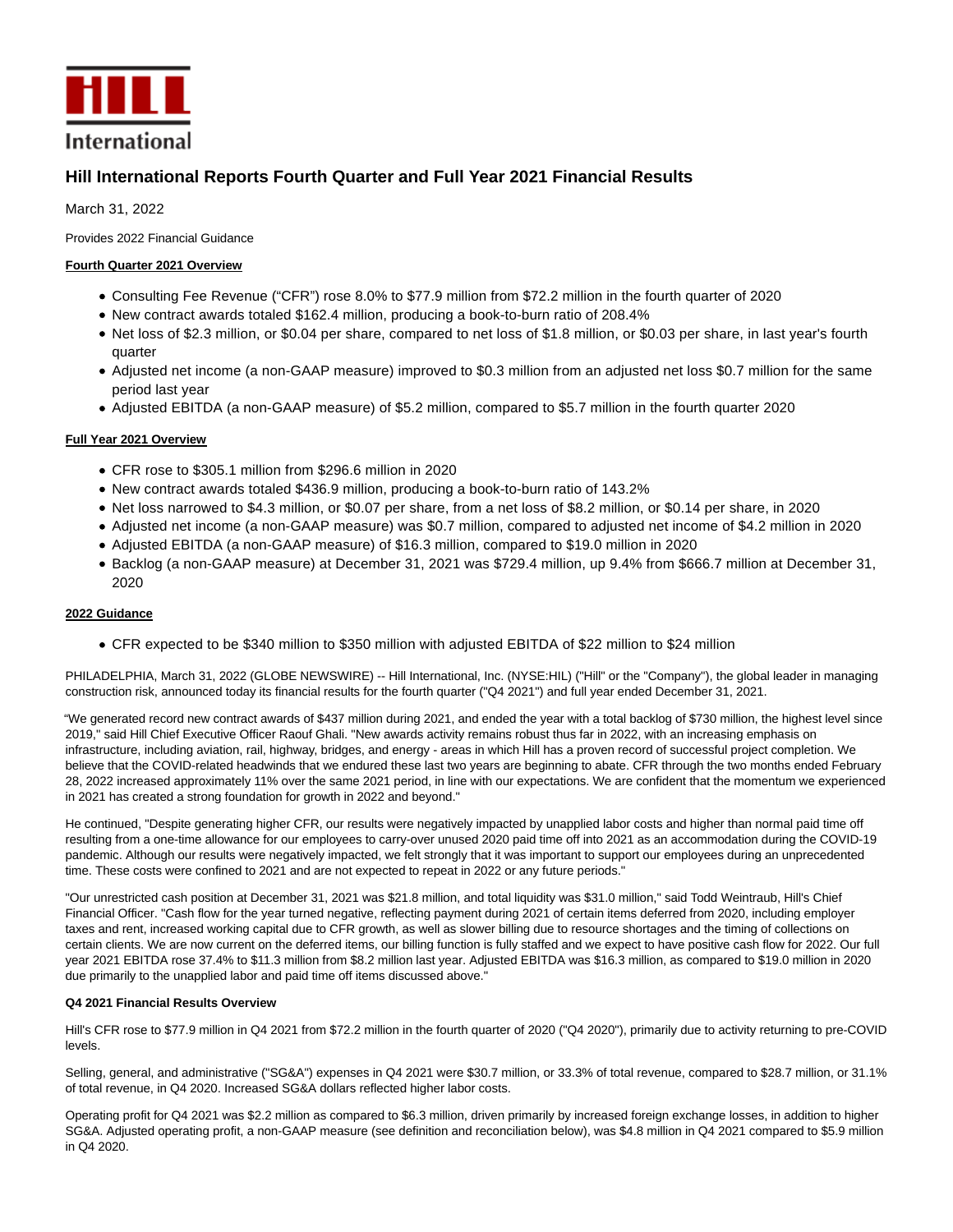Income tax expense in Q4 2021 was \$3.0 million, compared to \$4.4 million in Q4 2020, reflecting lower pre-tax income in Q4 2021.

Net loss attributable to Hill in Q4 2021 was \$2.3 million, or \$0.04 per share, compared to a net loss attributable to Hill of \$1.8 million, or \$0.03, in Q4 2020. Adjusted net income, a non-GAAP measure (see definition and reconciliation in the table below), was \$0.3 million in Q4 2021, compared to an adjusted net loss of \$0.7 million in Q4 2020.

Adjusted EBITDA, a non-GAAP measure (see definition and reconciliation below), was \$5.2 million in Q4 2021, compared to \$5.7 million in Q4 2020.

#### **2021 Financial Results Overview**

CFR for 2021 rose to \$305.1 million from \$296.6 million in 2020, due to the factors described above.

SG&A was \$113.6 million, or 30.1% of total revenue, in 2021 as compared to \$109.2 million, or 29.6% of total revenue, in 2020, reflecting higher labor and travel expenses as a result of activity returning to pre-COVID levels.

Operating profit was \$9.3 million in 2021 as compared to \$10.5 million in 2020. Adjusted operating profit, a non-GAAP measure (see definition and reconciliation below), was \$14.2 million compared to \$17.4 million in 2020.

Income tax expense in 2021 was \$7.7 million, as compared to \$7.1 million in 2020.

Net loss attributable to Hill was \$4.3 million, or \$0.07 per share, in 2021, compared to a net loss attributable to Hill of \$8.2 million, or \$0.14 per share, in 2020. Adjusted net income for 2021, a non-GAAP measure (see definition and reconciliation below), was \$0.7 million compared to adjusted net income of \$4.2 million in 2020.

#### **Financial Condition and Backlog**

Net cash used in operating activities was \$(12.7) million at December 31, 2021 as compared to net cash provided by operating activities at December 31, 2020. Free cash flow, a non-GAAP measure (see definition below), for 2021 was \$(14.4) million, which represents net cash provided by operating activities, less \$1.7 million in purchases of property and equipment during the year. Free cash flow in 2020 was \$10.5 million, which represents net cash provided by operating activities, less \$1.8 million in property and equipment purchased during the year.

Unrestricted cash at December 31, 2021 was \$21.8 million, a decline of \$12.4 million from December 31, 2020 due to the factors discussed above. The Company had approximately \$9.1 million in available and undrawn credit facilities at December 31, 2021, compared to \$12.3 million at September 30, 2021 and \$11.7 million at December 31, 2020. The Company's total liquidity at December 31, 2021 was \$31.0 million, as compared to \$45.9 million at December 31, 2020.

The Company entered into an amendment of its main credit facility that extends the maturity dates of the revolving credit facilities and term loan facility to May 5, 2023 and November 5, 2023, respectively. The interest rates on these facilities will increase 1.0% and the Company will pay an amendment fee of 1.0% or less, contingent on the timing of refinancing the revolving credit facilities.

Backlog, a non-GAAP measure (see definition below), was \$729.4 million at December 31, 2021, an increase of \$62.7 million, or 9.4%, from December 31, 2020.

#### **2022 Financial Guidance**

CFR for 2022 is expected to range between \$340 - \$350 million, representing an increase of between approximately 11% - 15% from 2021. Twelve-month backlog at December 31, 2021 was \$260.0 million, or between 74% - 77% of the total 2022 CFR range. This increase is expected to consist of new awards, the commencement of deferred projects, and extensions of existing contracts.

Adjusted EBITDA (a non-GAAP measure) for 2022 is expected to range between \$22 and \$24 million, up from Adjusted EBITDA of \$16.3 million for 2021 and representing growth of 35% - 47%.

#### **Non-GAAP Measures**

The following measures below are not measures of financial performance under U.S. generally accepted accounting principles ("GAAP") and should be considered in addition to and not as a substitute for, or superior to, the related measure of performance prepared in accordance with GAAP.

#### **Backlog**

Backlog represents the Company's estimate of the amount of uncompleted projects under contract and awards in-hand that are expected to be recognized as CFR in future periods as a component of total revenue. Hill's backlog is based upon the binding nature of the underlying contract, commitment or letter of intent, and other factors, including the economic, financial and regulatory viability of the project and the likelihood of the contract being extended, renewed or canceled. Although backlog reflects business that the Company considers to be firm, cancellations or scope adjustments may occur. It is an important indicator of future performance and is used by the Company in planning Hill's operational needs. Backlog is not a measure defined in GAAP and the Company's methodology for determining backlog may not be comparable to the methodology used by other companies in determining their backlog.

#### **Adjusted Operating Profit (Loss)**

Adjusted operating profit (loss) is operating profit (loss), adjusted to exclude non-recurring items and non-cash items including unrealized foreign currency exchange losses (benefits), share-based compensation and the write-off of leasehold improvements previously included in property and equipment on the Company's consolidated balance sheets. The Company believes that adjusted operating profit (loss) is useful to investors and other external users of Hill's financial statements as a measure of a company's core ongoing operations, without regard to generally non-recurring items and non-cash activity.

#### **Adjusted Net Income (Loss) Attributable to Hill**

Adjusted net income (loss) attributable to Hill is net income (loss) attributable to Hill, adjusted to exclude non-recurring and non-cash items including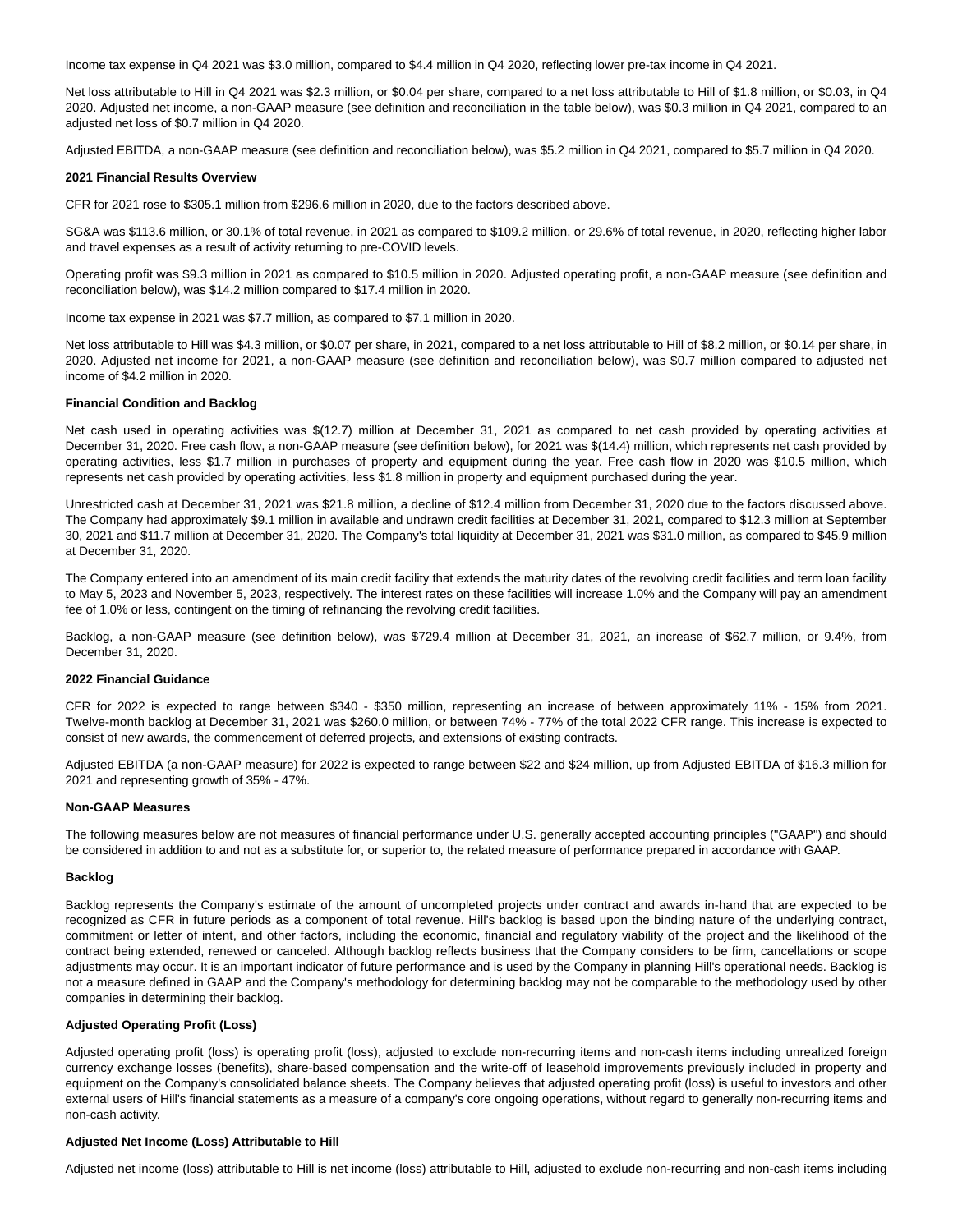unrealized foreign currency exchange losses (benefits), share-based compensation and the write-off of leasehold improvements previously included in property and equipment on the Company's consolidated balance sheets. The Company believes that adjusted net income (loss) attributable to Hill is useful to investors and other external users of Hill's financial statements as a measure of a company's operating performance, without regard to generally non-recurring items and non-cash activity.

#### **EBITDA and Adjusted EBITDA**

Earnings before interest, taxes, depreciation and amortization ("EBITDA"), in addition to operating profit, net income, and other GAAP measures, is a useful indicator of Hill's financial and operating performance. Investors should recognize that EBITDA might not be comparable to similarly titled measures of other companies. The Company believes that EBITDA is useful to investors and other external users of Hill's financial statements in evaluating its operating performance because EBITDA is widely used by investors to measure a company's operating performance without regard to items such as interest expense, taxes, and depreciation and amortization, which can vary substantially from company to company depending upon accounting methods and book value of assets, capital structure and the method by which assets were acquired.

Adjusted EBITDA is EBITDA, adjusted to exclude the impact of certain items, including non-recurring, one-time costs (as presented in the table below) and non-cash items such as unrealized foreign currency exchange losses (benefit) and share-based compensation expense. The Company believes that adjusted EBITDA helps its investors and other external users of Hill's financial statements understanding of a company's operating performance, without regard to non-recurring and other non-cash activity.

The Company does not provide a reconciliation of its 2020 financial guidance for such non-GAAP measure to GAAP due to the inherent difficulty in forecasting and quantifying certain amounts that are necessary for such reconciliation, including adjustments that could be made for non-recurring, one-time costs and other charges reflected in its reconciliation of historic numbers.

#### **Free Cash Flow**

Free cash flow, a non-GAAP measure, includes net cash provided by (used in) continuing operations, less purchases of property and equipment. Free cash flow is a useful indicator that provides additional perspective on Hill's ability to generate cash that is available to the Company for taxes and other corporate purposes. Investors should recognize that free cash flow might not be comparable to similarly-titled measures of other companies. This measure should be considered in addition to, and not as a substitute for or superior to, any measure of performance prepared in accordance with GAAP.

### **Conference Call**

Management will host a conference call on Friday, April 1, 2021 at 9:00 am ET to discuss the results and business activities. Interested parties may participate in the call by dialing:

- (877) 407-9753 (Domestic) or
- (201) 493-6739 (International)

The call will also be accessible on the "Investor Relations" section of Hill's website at www.hillintl.com. Click on "Financial Information" and then "Conferences and Calls".

#### **About Hill International**

Hill International, with more than 3,000 professionals in approximately 100 offices worldwide, provides program management, project management, construction management, and other consulting services to clients in a variety of market sectors. Engineering News-Record magazine recently ranked Hill as the eighth-largest construction management firm in the United States. For more information on Hill, please visit our website at www.hillintl.com.

#### **Forward Looking Statements**

Certain statements contained herein may be considered "forward-looking statements" within the meaning of the Private Securities Litigation Reform Act of 1995, and it is our intent that any such statements be protected by the safe harbor created thereby. Except for historical information, the matters set forth herein including, but not limited to, any statements of belief or intent, any statements concerning our plans, strategies, and objectives for future operations and any statements regarding our expectations for the timing of our work on projects are forward-looking statements. These forwardlooking statements are based on our current expectations, estimates and assumptions and are subject to certain risks and uncertainties, including but not limited to the effects of any continued spread of the COVID-19 virus or effects of decreased oil and gas prices. Although we believe that the expectations, estimates, and assumptions reflected in our forward-looking statements are reasonable, actual results could differ materially from those projected or assumed in any of our forward-looking statements. Important factors that could cause our actual results to differ materially from estimates or projections contained in our forward-looking statements are set forth in the Risk Factors section and elsewhere in the reports we have filed with the Securities and Exchange Commission, including that unfavorable global economic conditions may adversely impact our business, our backlog may not be fully realized as revenue, and our expenses may be higher than anticipated. We do not intend, and undertake no obligation, to update any forward-looking statement.

Elizabeth J. Zipf, LEED AP BD+C Devin Sullivan Senior Vice President Hill International, Inc Senior Vice President One Commerce Square (212) 836-9608 2005 Market Street, 17th Floor dsullivan@equityny.com Philadelphia, PA 19103 (215) 309-7707 Lena Cati elizabethzipf@hillintl.com Vice President

# **Hill International, Inc. The Equity Group Inc.**

(212) 836-9611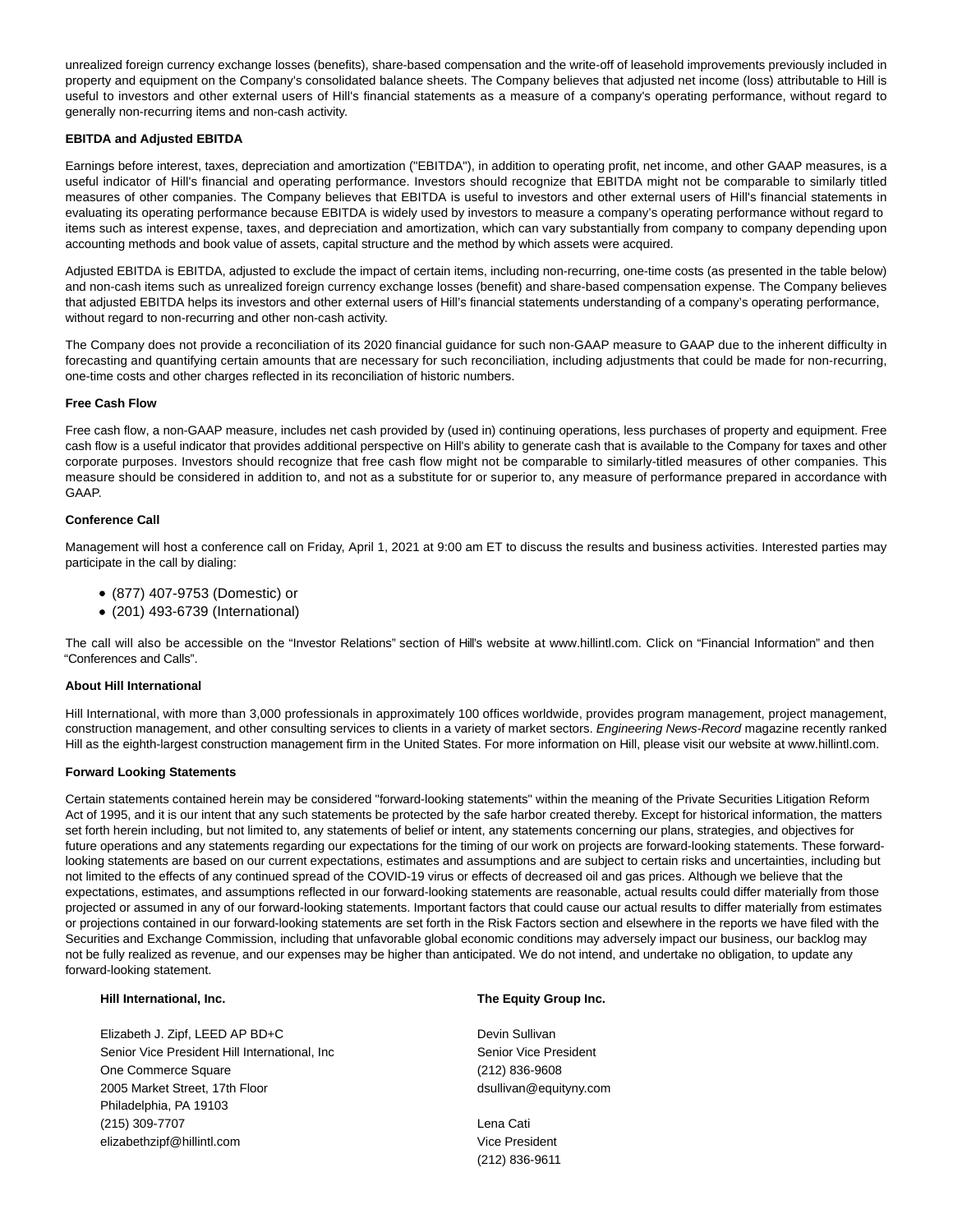# **HILL INTERNATIONAL, INC. AND SUBSIDIARIES CONSOLIDATED BALANCE SHEETS**

(In thousands)

|                                                                                | December 31, 2021 |           | December 31, 2020 |           |
|--------------------------------------------------------------------------------|-------------------|-----------|-------------------|-----------|
| Assets                                                                         |                   |           |                   |           |
| Cash and cash equivalents                                                      | \$                | 21,821    | \$                | 34,229    |
| Cash - restricted                                                              |                   | 5,562     |                   | 3,752     |
| Accounts receivable, net                                                       |                   | 119,516   |                   | 98,186    |
| Accounts receivable - affiliates, net                                          |                   | 21,741    |                   | 23,285    |
| Current portion of retainage receivable                                        |                   | 9,743     |                   | 11,775    |
| Prepaid expenses and other current assets                                      |                   | 9,937     |                   | 9,378     |
| Income taxes receivable                                                        |                   | 2,163     |                   | 2,298     |
| Total current assets                                                           |                   | 190,483   |                   | 182,903   |
| Property and equipment, net                                                    |                   | 8,895     |                   | 9,443     |
| Cash - restricted, net of current portion                                      |                   | 3,063     |                   | 3,432     |
| Operating lease right-of-use assets                                            |                   | 18,347    |                   | 13,116    |
| Financing lease right-of-use assets                                            |                   | 801       |                   | 288       |
| Retainage receivable                                                           |                   | 7,491     |                   | 6,044     |
| Acquired intangibles, net                                                      |                   | 3,002     |                   | 2,253     |
| Goodwill                                                                       |                   | 44,127    |                   | 46,397    |
| Investments                                                                    |                   | 2,038     |                   | 2,805     |
| Deferred income tax assets                                                     |                   | 2,165     |                   | 3,698     |
| Other assets                                                                   |                   | 2,645     |                   | 1,620     |
| <b>Total assets</b>                                                            | \$                | 283,057   | \$                | 271,999   |
| Liabilities and Stockholders' Equity                                           |                   |           |                   |           |
| Current maturities of notes payable and long-term debt                         | \$                | 25,841    | \$                | 987       |
| Accounts payable and accrued expenses                                          |                   | 63,856    |                   | 62,401    |
| Income taxes payable                                                           |                   | 2,610     |                   | 2,219     |
| Current portion of deferred revenue                                            |                   | 4,088     |                   | 3,305     |
| Current portion of operating lease liabilities                                 |                   | 4,777     |                   | 4,797     |
| Current portion of financing lease liabilities                                 |                   | 246       |                   | 70        |
| Other current liabilities                                                      |                   | 6,006     |                   | 5,796     |
| Total current liabilities                                                      |                   | 107,424   |                   | 79,575    |
| Notes payable and long-term debt, net of current maturities                    |                   | 29,302    |                   | 48,294    |
| Retainage payable                                                              |                   | 279       |                   | 600       |
| Deferred income tax liabilities                                                |                   | 959       |                   | 1,210     |
| Deferred revenue                                                               |                   | 9,541     |                   | 7,488     |
| Non-current operating lease liabilities                                        |                   | 18,565    |                   | 13,184    |
| Non-current financing lease liabilities                                        |                   | 573       |                   | 186       |
| <b>Other liabilities</b>                                                       |                   | 13,175    |                   | 12,174    |
| Total liabilities                                                              |                   | 179,818   |                   | 162,711   |
| Commitments and contingencies                                                  |                   |           |                   |           |
| Stockholders' equity:                                                          |                   |           |                   |           |
| Preferred stock, \$0.0001 par value; 1,000 shares authorized, none issued      |                   |           |                   |           |
| Common stock, \$0.0001 par value; 100,000 shares authorized, 63,291 and 62,920 |                   |           |                   |           |
| shares issued at December 31, 2021 and 2020, respectively                      |                   | 6         |                   | 6         |
| Additional paid-in capital                                                     |                   | 217,471   |                   | 215,010   |
| Accumulated deficit                                                            |                   | (83, 813) |                   | (79, 542) |
| Accumulated other comprehensive (loss) income                                  |                   | (1, 813)  |                   | 1,318     |
| Treasury stock of 6,807 at December 31, 2021 and 2020                          |                   | (29, 056) |                   | (29,056)  |
| Hill International, Inc. share of equity                                       |                   | 102,795   |                   | 107,736   |
| Noncontrolling interests                                                       |                   | 444       |                   | 1,552     |
| Total equity                                                                   |                   | 103,239   |                   | 109,288   |
| Total liabilities and stockholders' equity                                     | \$                | 283,057   | \$                | 271,999   |

**HILL INTERNATIONAL, INC. AND SUBSIDIARIES CONSOLIDATED STATEMENTS OF OPERATIONS**

(In thousands, except per share data)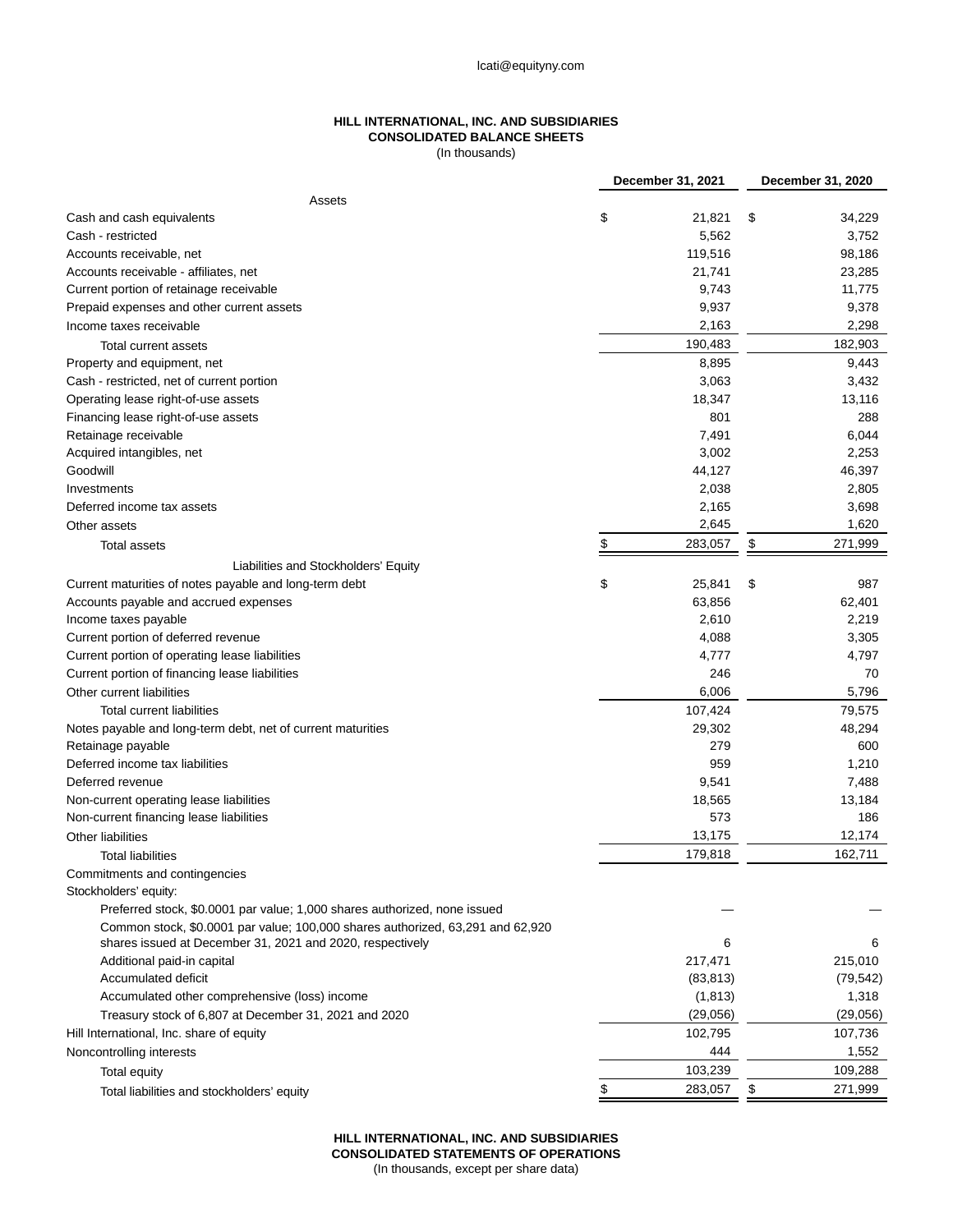|                                                          | <b>Three Months Ended</b><br>December 31, <sup>(1)</sup> |          |     | <b>Twelve Months Ended</b><br>December 31, |    |         |    |          |
|----------------------------------------------------------|----------------------------------------------------------|----------|-----|--------------------------------------------|----|---------|----|----------|
|                                                          |                                                          | 2021     |     | 2020                                       |    | 2021    |    | 2020     |
| Consulting fee revenue                                   | \$                                                       | 77,935   | \$  | 72,162                                     | \$ | 305,093 | \$ | 296,615  |
| Reimbursable expenses                                    |                                                          | 14,266   |     | 19,953                                     |    | 72,345  |    | 71,909   |
| <b>Total revenue</b>                                     |                                                          | 92,201   |     | 92,115                                     |    | 377,438 |    | 368,524  |
| Direct expenses                                          |                                                          | 59,446   |     | 59,095                                     |    | 253,760 |    | 249,173  |
| Gross profit                                             |                                                          | 32,755   |     | 33,020                                     |    | 123,678 |    | 119,351  |
| Selling, general and administrative expenses             |                                                          | 30,684   |     | 28,672                                     |    | 113,590 |    | 109,215  |
| Foreign currency exchange (benefit) loss                 |                                                          | 376      |     | (699)                                      |    | 3,127   |    | 2,923    |
| Plus: Share of profit of equity method affiliates        |                                                          | 494      |     | 1,265                                      |    | 2,299   |    | 3,286    |
| Operating profit                                         |                                                          | 2,189    |     | 6,312                                      |    | 9,260   |    | 10,499   |
| Less: Interest and related financing fees, net           |                                                          | 1,350    |     | 1,354                                      |    | 5,427   |    | 5,224    |
| Less: Other loss                                         |                                                          | 86       |     | 2,057                                      |    | 86      |    | 5,711    |
| Income (loss) before income taxes                        |                                                          | 753      |     | 2,901                                      |    | 3,747   |    | (436)    |
| Income tax expense                                       |                                                          | 3,036    |     | 4,358                                      |    | 7,689   |    | 7,134    |
| Net loss                                                 |                                                          | (2, 283) |     | (1, 457)                                   |    | (3,942) |    | (7,570)  |
| Less: net income - noncontrolling interests              |                                                          | 64       |     | 304                                        |    | 329     |    | 612      |
| Net loss attributable to Hill International, Inc.        |                                                          | (2, 347) | S   | (1,761)                                    | \$ | (4,271) |    | (8, 182) |
| Basic loss per common share - Hill International, Inc.   |                                                          | (0.04)   | \$. | (0.03)                                     | \$ | (0.07)  | S  | (0.14)   |
| Basic weighted average common shares outstanding         |                                                          | 57,290   |     | 56,756                                     |    | 57,149  |    | 56,603   |
| Diluted loss per common share - Hill International, Inc. | \$                                                       | (0.04)   | \$  | (0.03)                                     | \$ | (0.07)  | \$ | (0.14)   |
| Diluted weighted average common shares outstanding       |                                                          | 57,290   |     | 56,756                                     |    | 57,149  |    | 56,603   |

(1) Amounts for the three months ended December 31, 2021 and 2020 are unaudited.

## **HILL INTERNATIONAL, INC. AND SUBSIDIARIES CONSOLIDATED STATEMENTS OF CASH FLOWS**

(In thousands)

|                                                                                  | <b>Three Months Ended</b><br>December $31,^{(1)}$ |          | <b>Twelve Ended</b><br>December 31, |          |  |
|----------------------------------------------------------------------------------|---------------------------------------------------|----------|-------------------------------------|----------|--|
|                                                                                  | 2021                                              | 2020     | 2021                                | 2020     |  |
| Cash flows from operating activities:                                            |                                                   |          |                                     |          |  |
| Net loss                                                                         | (2, 283)                                          | (1, 457) | (3,942)                             | (7,570)  |  |
| Adjustments to reconcile net income (loss) to net cash<br>provided by (used in): |                                                   |          |                                     |          |  |
| Depreciation and amortization                                                    | 585                                               | 658      | 2,441                               | 4,038    |  |
| Recovery of bad debts                                                            | (1,402)                                           | (634)    | (4, 196)                            | (1,940)  |  |
| Amortization of deferred loan fees                                               | 175                                               | 178      | 743                                 | 699      |  |
| Deferred tax expense                                                             | 1,395                                             | 282      | 1,275                               | 782      |  |
| Share-based compensation                                                         | 456                                               | 390      | 2,270                               | 2,006    |  |
| Lease right-of use assets                                                        | 607                                               | 972      | 3,913                               | 4,135    |  |
| Loss on liquidation of subsidiary                                                |                                                   | 1,437    |                                     | 5,501    |  |
| Foreign currency remeasurement losses                                            | 307                                               | (699)    | 2,817                               | 2,923    |  |
| Changes in operating assets and liabilities:                                     |                                                   |          |                                     |          |  |
| Accounts receivable                                                              | (6, 113)                                          | 8,777    | (21, 634)                           | 13,463   |  |
| Accounts receivable - affiliates                                                 | 7,272                                             | 1,785    | 1,544                               | (4,509)  |  |
| Prepaid expenses and other current assets                                        | 3,933                                             | 3,567    | (18)                                | 1,149    |  |
| Income taxes receivable                                                          | (1, 155)                                          | (458)    | 77                                  | (419)    |  |
| Retainage receivable                                                             | 1,405                                             | 79       | 452                                 | (337)    |  |
| Other assets                                                                     | 581                                               | (2,050)  | (1, 345)                            | (4,693)  |  |
| Accounts payable and accrued expenses                                            | (14, 622)                                         | (1,886)  | (1, 441)                            | (245)    |  |
| Deferred payroll tax payments                                                    | (1, 542)                                          | 912      | (1,542)                             | 3,623    |  |
| Income taxes payable                                                             | 1,617                                             | 209      | 415                                 | (952)    |  |
| Deferred revenue                                                                 | 1,947                                             | (651)    | 3,429                               | (3, 102) |  |
| Operating lease liabilities                                                      | (960)                                             | (1, 344) | (3,558)                             | (4,587)  |  |
| Finance lease liabilities                                                        | (6)                                               | (2)      | (13)                                | (3)      |  |
| Other current liabilities                                                        | (3,939)                                           | (2, 258) | (507)                               | 1,168    |  |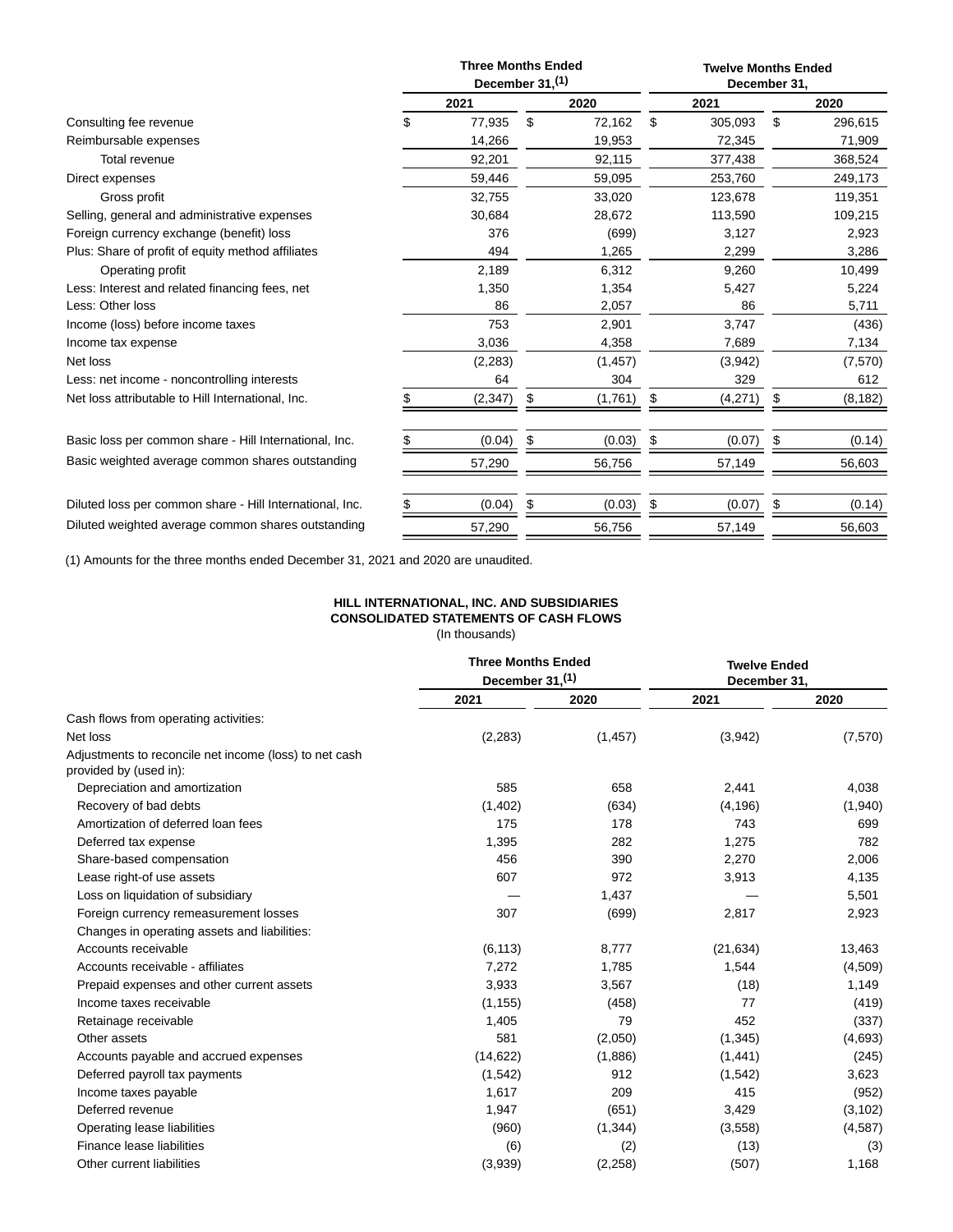| Retainage payable                                                 | (6)       | (222)     | (320)        | (952)        |
|-------------------------------------------------------------------|-----------|-----------|--------------|--------------|
| Other liabilities                                                 | 5,985     | 1,444     | 6,477        | 2,132        |
| Net cash (used in) provided by operating activities               | (5,763)   | 9,029     | (12,663)     | 12,310       |
| Cash flows from investing activities:                             |           |           |              |              |
| Purchase of property and equipment                                | (500)     | (742)     | (1,697)      | (1, 843)     |
| Acquisition of Grandfathered Engineering Corporation              |           |           |              |              |
| license                                                           |           | (1,050)   |              | (1,050)      |
| Purchase of NEYO Group                                            | 3         |           | (678)        |              |
| Net cash used in investing activities                             | (497)     | (1,792)   | (2, 375)     | (2,893)      |
| Cash flows from financing activities:                             |           |           |              |              |
| Principal payments on finance leases                              | (60)      | (17)      | (153)        | (32)         |
| Proceeds from term loan borrowings                                |           | 19        |              | 1,310        |
| Payments on term loans                                            | (347)     | (227)     | (1, 149)     | (893)        |
| Proceeds from revolving loans                                     | 14,472    | 15,144    | 44,257       | 53,630       |
| Repayment of revolving loans                                      | (11, 150) | (23, 509) | (36,966)     | (47, 777)    |
| Proceeds from stock issued under employee stock purchase          |           |           |              |              |
| plan                                                              | 75        | 24        | 193          | 245          |
| Net cash provided by financing activities                         | 2,990     | (8,566)   | 6,182        | 6,483        |
| Effect of foreign exchange rate changes on cash                   | 543       | 637       | (2, 111)     | 540          |
| Less: Deconsolidated cash                                         |           |           |              | 9            |
| Net (decrease) increase in cash, cash equivalents and             |           |           |              |              |
| restricted cash                                                   | (2,727)   | (692)     | (10, 967)    | 16,431       |
| Cash, cash equivalents and restricted cash - beginning<br>of year |           |           | 41,413       | 24,982       |
| Cash, cash equivalents and restricted cash - end of year          |           |           | \$<br>30,446 | \$<br>41,413 |
|                                                                   |           |           |              |              |

|                                                                          | <b>Twelve Months Ended December 31,</b> |          |  |       |  |  |
|--------------------------------------------------------------------------|-----------------------------------------|----------|--|-------|--|--|
| Supplemental disclosures of cash flow information:                       |                                         | 2021     |  | 2020  |  |  |
| Interest and related financing fees paid                                 |                                         | 4.685 \$ |  | 4.670 |  |  |
| Income taxes paid                                                        |                                         | 4,393    |  | 3.748 |  |  |
| Transfer of proceeds from shares pledged as collateral to treasury stock |                                         |          |  | 825   |  |  |
| Cash paid for amounts included in the measurement of lease liabilities   |                                         | 6.813    |  | 8.448 |  |  |
| Right-of-use assets obtained in exchange for operating lease liabilities |                                         | 9.765    |  | 1.293 |  |  |
| Right-of-use assets obtained in exchange for finance lease liabilities   |                                         | 714      |  | 288   |  |  |
| Cancellation of PIDC-Local Development Corporation forgivable loan       |                                         |          |  | 345   |  |  |

(1) Amounts for the three months ended December 31, 2021 and 2020 are unaudited and are calculated based on the changes between years ended December 31, 2021 and 2020 and the nine months ended September 30, 2021 and 2020.

# **HILL INTERNATIONAL, INC. AND SUBSIDIARIES RECONCILIATION OF NON-GAAP MEASURES**

(In thousands)

The following table includes a reconciliation of these non-GAAP measures to its most directly comparable GAAP measure:

|                                                                                                              | <b>Three Months Ended</b><br>December 31, |              |    |          |    | <b>Twelve Months Ended</b><br>December 31, |    |          |  |
|--------------------------------------------------------------------------------------------------------------|-------------------------------------------|--------------|----|----------|----|--------------------------------------------|----|----------|--|
|                                                                                                              |                                           | 2021         |    | 2020     |    | 2021                                       |    | 2020     |  |
| <b>Operating profit</b>                                                                                      | \$                                        | 2,189        | \$ | 6,312    | \$ | 9,260                                      | \$ | 10,499   |  |
| Adjustments to operating profit                                                                              |                                           |              |    |          |    |                                            |    |          |  |
| Share-based compensation                                                                                     |                                           | 456          |    | 390      |    | 2,270                                      |    | 2,006    |  |
| Unrealized foreign currency exchange (benefit) loss                                                          |                                           | 436          |    | (765)    |    | 677                                        |    | 2,634    |  |
| Write-off of leasehold improvement (1)                                                                       |                                           |              |    |          |    |                                            |    | 1,582    |  |
| Non-recurring activity (2)                                                                                   |                                           | 1,712        |    |          |    | 2,020                                      |    | 636      |  |
| <b>Adjusted operating profit</b>                                                                             |                                           | 4,793        |    | 5,937    |    | 14,227                                     |    | 17,357   |  |
| Net Loss                                                                                                     |                                           | (2, 283)     |    | (1, 457) |    | (3,942)                                    |    | (7,570)  |  |
| Less: net income - noncontrolling interests                                                                  |                                           | 64           |    | 304      |    | 329                                        |    | 612      |  |
| Net loss attributable to Hill International, Inc.<br>Adjustments to net earnings (loss) attributable to Hill | \$                                        | $(2,347)$ \$ |    | (1,761)  | \$ | $(4,271)$ \$                               |    | (8, 182) |  |

International, Inc.